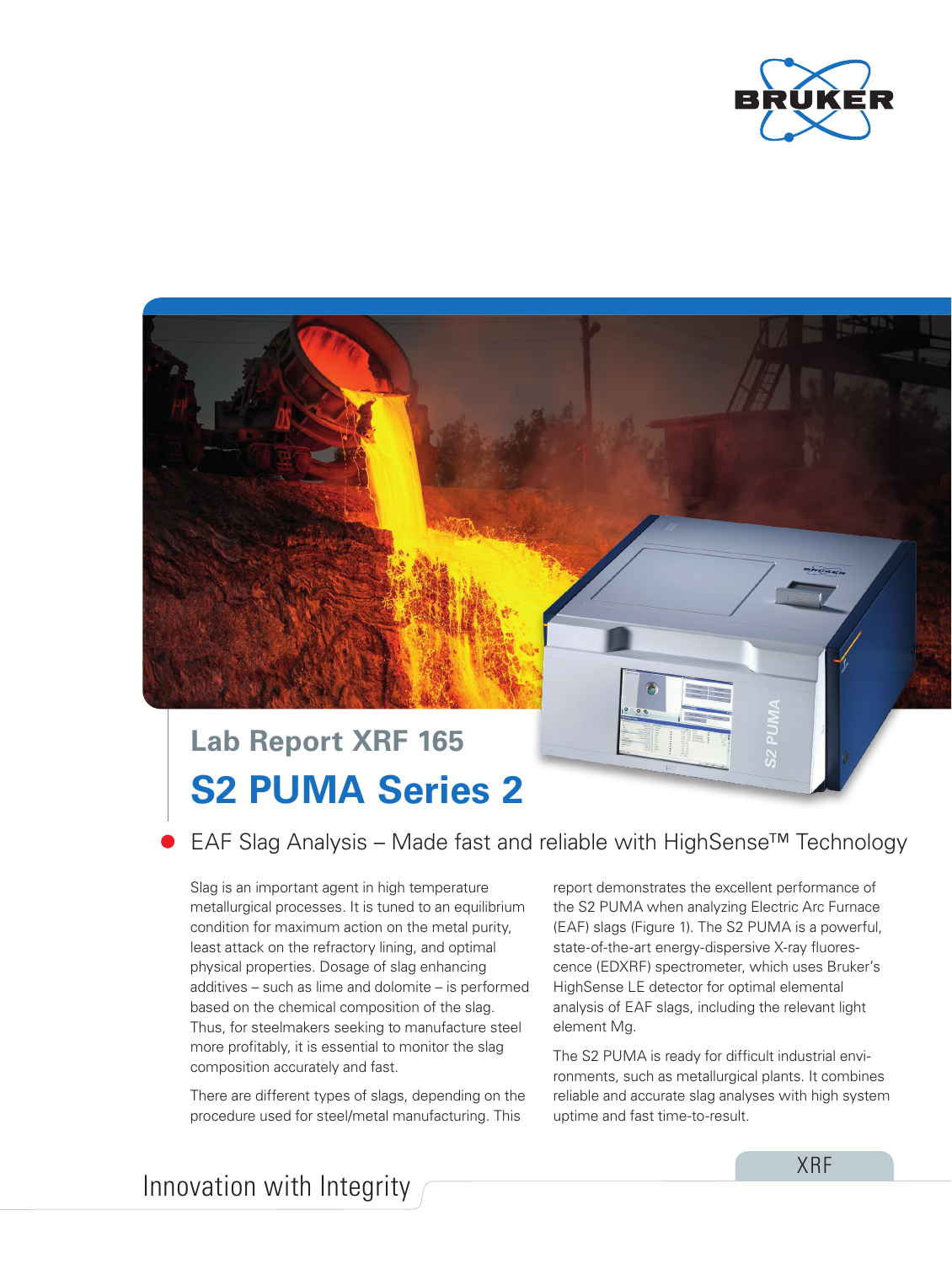#### **S2 PUMA: Made for industrial Applications**

The S2 PUMA is ready for challenging industrial environments. High system uptime is ensured by SampleCare™ technology, high-duty air filters, sturdy design, and overall high quality components. The integrated vacuum mode minimizes the operational costs when compared to XRF systems with helium mode only. The ergonomic TouchControl™ interface and the intuitive SPECTRA.ELEMENTS software make process control a simple task.



Figure 1: Sampling from an electric arc furnace.

### **S2 PUMA Series 2 with HighSenseTM Technology**

The HighSense package of the S2 PUMA combines state-of-the-art Silicon Drift Detector (SDD) and X-ray tube technology with a closely coupled beam path. The modern, long-life time X-ray tube enables ideal sample excitation. The fast electronics and the high counts rates of the HighSense detector series unleash the true 50 W power of the S2 PUMA. The light element version of the detector – the HighSense LE – uses an ultra-thin high-transmission window for optimal detection of light elements. An easy to replace detector cap adds an extra level of safety for high uptime and low maintenance.

#### **Sample Preparation**

The slag samples were crushed and the remaining metallic iron was removed with a magnet before grinding. The slag powders were pressed to pellets by using 15 g of sample material and 1 g grinding aid. The key advantage of pressed pellets when compared to fused beads is the fast and simple procedure. Careful pellet preparation enables high repeatability and reliability, in particular for minor and trace element analysis.

#### **Calibration and Analysis**

The analytical conditions were optimized for high sample throughput; i.e., we used a single analytical range to avoid time-consuming changes of beam filter, voltage, and/or current (Table 1). The analyses were conducted in vacuum mode for best analytical performance and lowest cost of operation (no helium required!).

For the calibration, we used a set of 30 certified and secondary reference materials. The elements and the compositional range covered by the calibration are listed in Table 2. A typical calibration curve is displayed in Figure 2. Calibration peaks for Mg and Al are shown in Figure 3.

#### **Repeatability, Precision, and Accuracy**

A repetition test demonstrates the excellent precision and accuracy of the S2 PUMA for EAF slag analysis (Table 3). The samples were unloaded and reloaded between the measurements.

Equipped with the HighSense LE detector, the S2 PUMA achieves this outstanding performance – even for light elements and with a single analytical range (Table 1) – in just **2 minutes** counting time!

#### Table 1: Analytical conditions

| <b>Elements</b>                     | Voltage<br><b>IkV1</b> | <b>Current</b><br>ImAl | <b>Measurement</b><br>time [s] | <b>Beam Filter</b> | <b>Mode</b> |
|-------------------------------------|------------------------|------------------------|--------------------------------|--------------------|-------------|
| F, Mg, Al, Si, P, S, Ca, Ti, Mn, Fe | 20                     | automatic*             | 120                            | none               | Vacuum      |

\*Current is maximized automatically for best count statistics.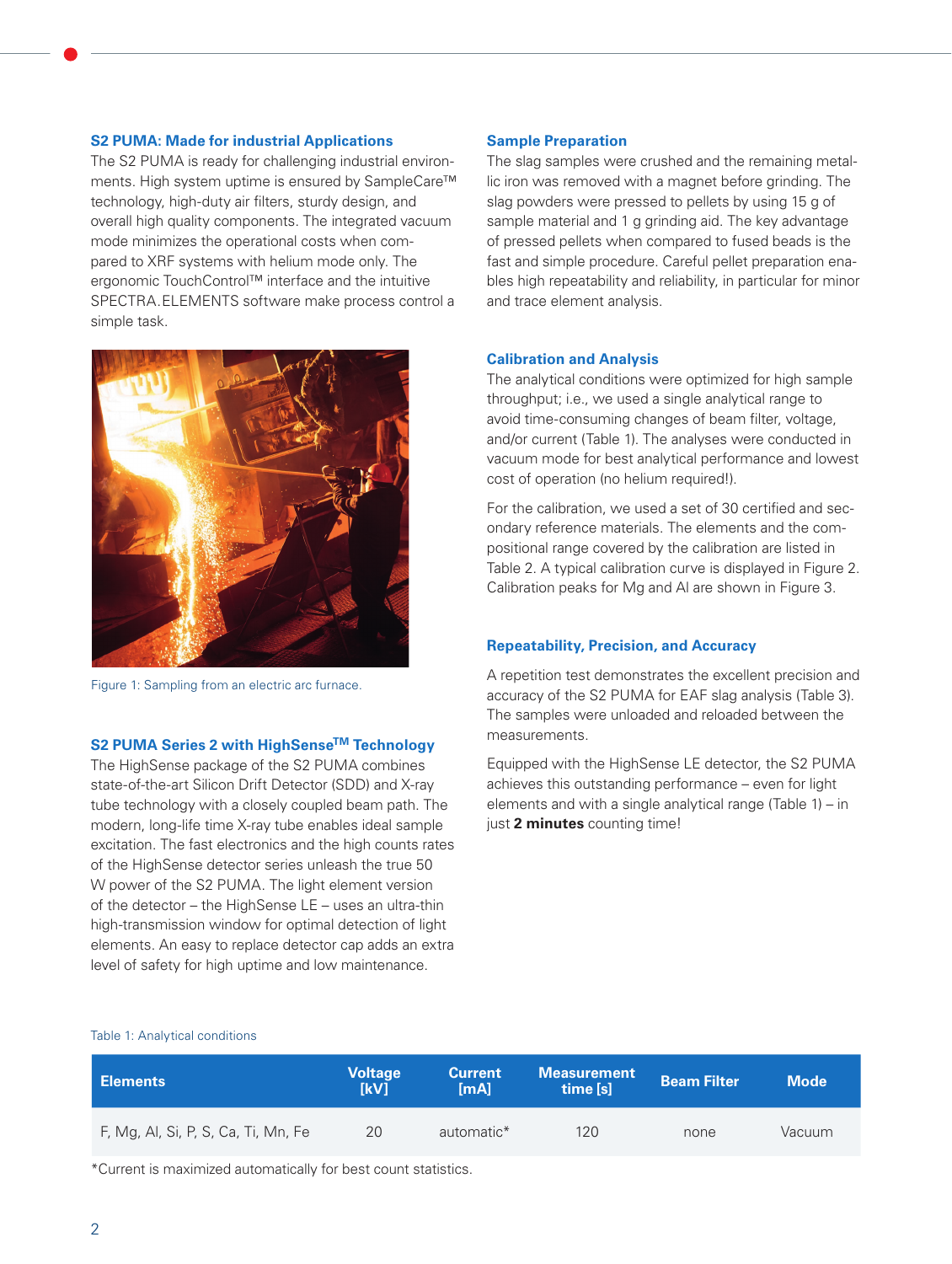

Figure 2: Calibration curve for MgO. The plotw as produced by Bruker's SPECTRA.ELEMENTS software.



Figure 3: Calibration peaks for Mg Kα1 and Al Kα1. The plot was produced by Bruker's SPECTRA.ELEMENTS software.